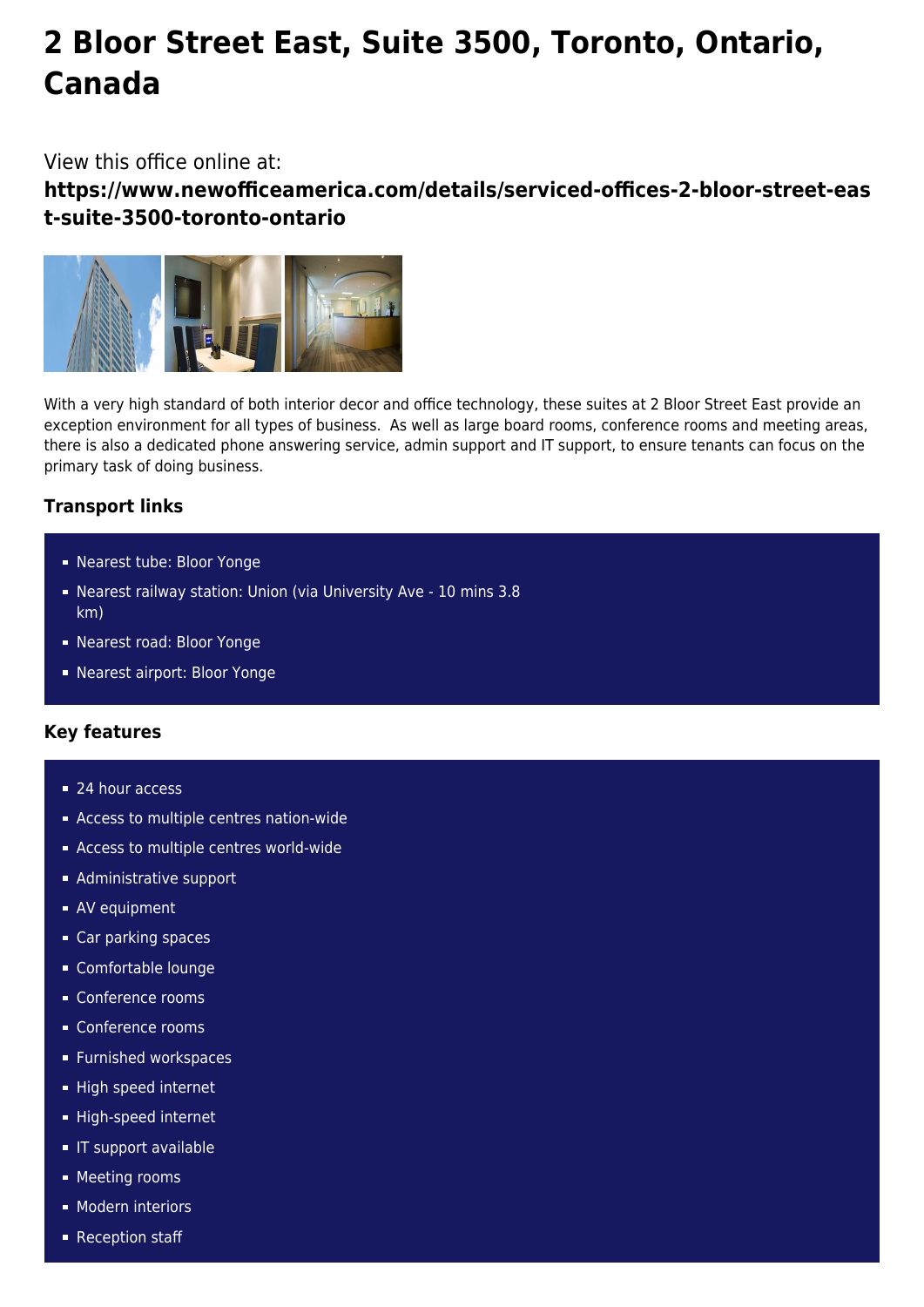- **Security system**
- **Telephone answering service**
- **Town centre location**
- Video conference facilities
- **vOIP** telephony
- **Wireless networking**

### **Location**

Situated at the junction of Yonge and Bloor Streets at the heart of downtown Toronto, this centre offers easy access to the world renowned shopping areas, hotels, restaurants and transport networks that make the city the success that it is. The international airport is less than 30 minutes drive and car parking can be provided at the centre.

### **Points of interest within 1000 metres**

- Cumberland/Yorkville Lot (parking) 158m from business centre
- Canadian Tire (doityourself) 311m from business centre
- Jesse Ketchum Park (park) 441m from business centre
- **E** Jesse Ketchum Junior and Senior Public School (school) 450m from business centre
- St. Michael's College parking (parking) 539m from business centre
- Gardiner Museum (museum) 583m from business centre
- E. J. Pratt Library (library) 618m from business centre
- I. M. Kelly Library (library) 707m from business centre
- Royal Ontario Museum (museum) 722m from business centre
- St. Joseph's College School (school) 757m from business centre
- St. Michael's College parking (parking) 770m from business centre
- Toronto Parking Authority (parking) 782m from business centre
- Ramsden Park (park) 790m from business centre
- Queen's Park (North) (park) 806m from business centre
- Bora Laskin Law Library (library) 816m from business centre
- Varsity Arena (hockey) 844m from business centre
- Bang & Olufsen (electronics) 867m from business centre
- Trinity College Field (park) 888m from business centre
- Varsity Centre (stadium) 933m from business centre
- Trinity College Parking (parking) 980m from business centre
- Ontario Legislative Building (attraction) 998m from business centre